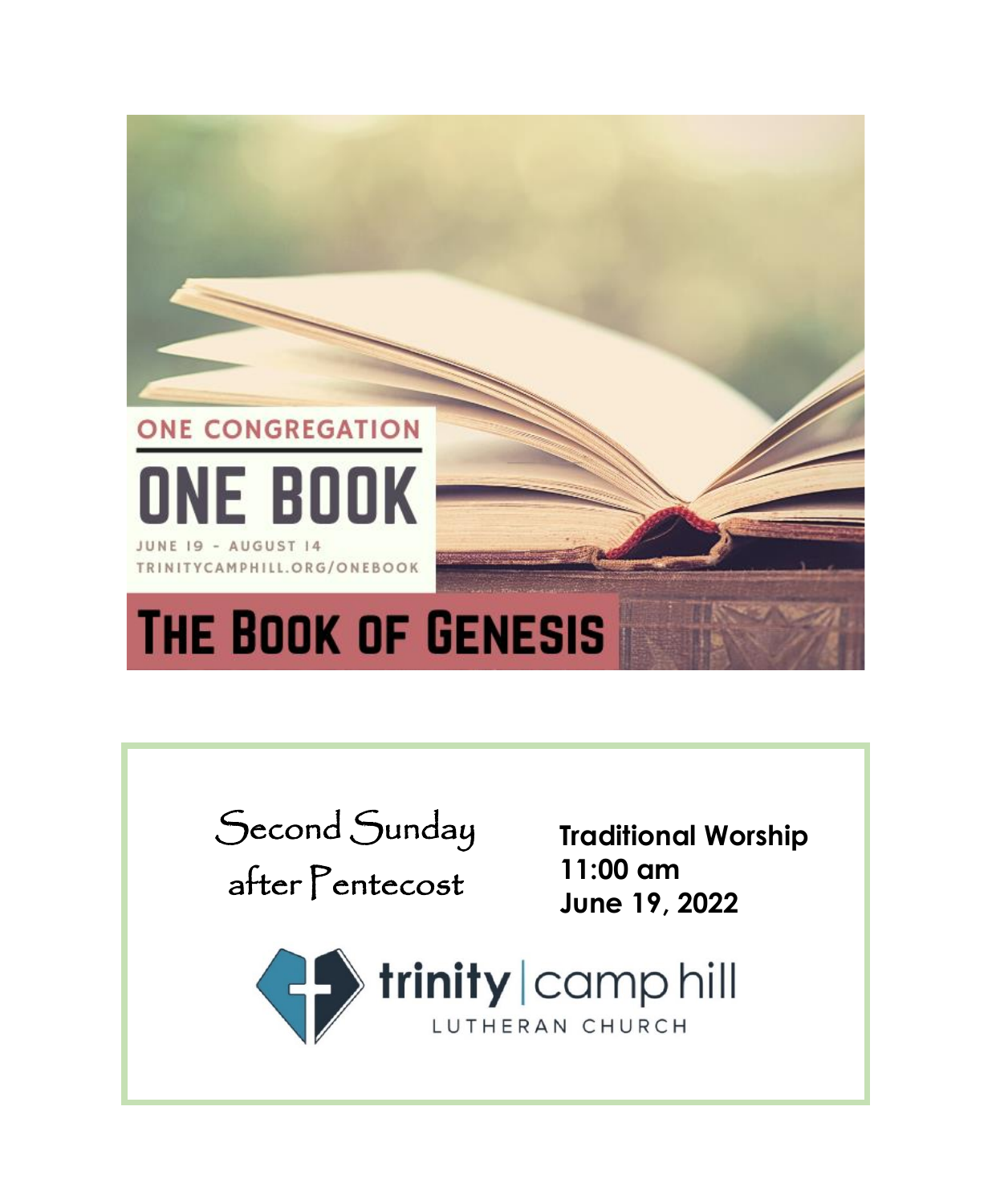# **══Weekly News & Announcements══**

## **Recognizing our 2022 graduates this weekend**

Congratulations, graduates and their families. We are blessing grads during worship, featuring them in a video, and providing them with a neat gift.

# **Recognizing our Faith Formation teachers and volunteers**

Also today we recognize those who make our Faith Formation program possible. What would we do without you? Thank you, thank you!

# **Summer schedule: Fun! Outstanding!**

Find details on website and elsewhere.

- **VBS: MONUMENTAL.** M-F, this week. So excited to be back! Watch for pics.
- **One Congregation, One Book: Genesis.** Sat.-Sun., June 18-August 28.
- **Worship & Serve.** First event is Sun., 10 am, June 26, Capital Area Greenbelt.
- **Pop-up VBS.** Tues., July 26, 6-8 pm, Winding Hill Park South, Mechanicsburg
- **Pop-up VBS.** Thurs., July 28, 6-8 pm, Highland Park
- **Christmas in July.** July 1-31
- **Bread Weekend.** July 30-31

# **HELP at VBS! Volunteers needed to help set up THIS Sunday!**

Stay after the 11 am Sunday services to help us set up, or just come around noon. Meet in the Gathering Space—pizza lunch will be provided.

# **Apply for Director of Finance position: Permanent, full-time**

…Needed when our colleague Paul Hensel retires after 19 years of service. Go to our website for the link to apply and to learn more about Paul's service.



This summer we focus on the **Book of Genesis**, the story of the human condition and its complexities. Participate in these ways: follow the reading plan you'll find on our website, worship with us to hear the weekly sermons, and/or attend our Sunday morning (10 am) adult class, where the preaching pastor will dive deeper into the readings for each week.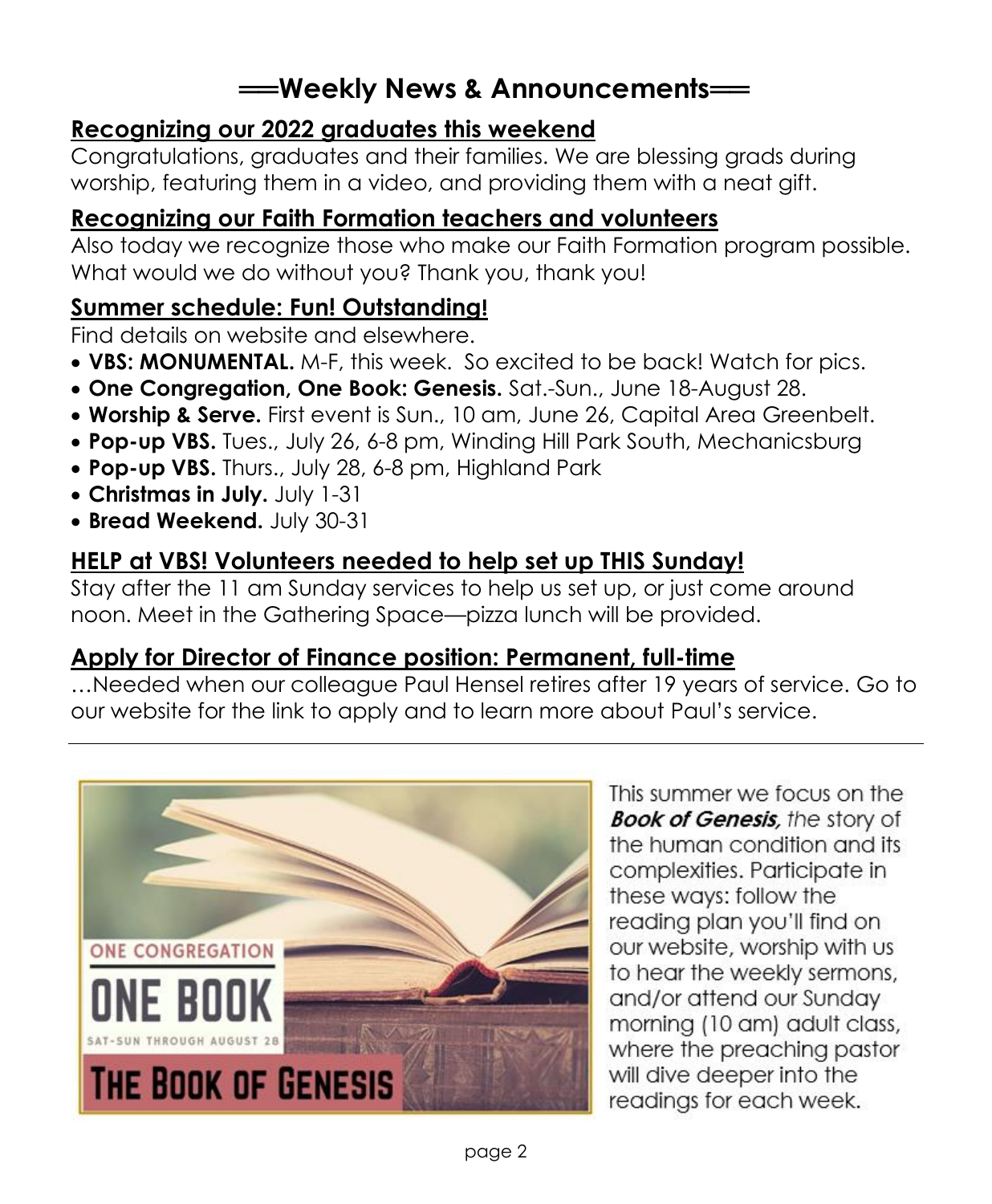*Welcome to Trinity Lutheran Church! We're so glad you're here. Hearing assistance devices and large print bulletins are available from an usher.* 

*\*Those individuals leading worship, singing or speaking, unmasked are fully vaccinated*

We would like to know you were here worshiping with us. Using a QR reader or camera on your mobile device, please scan this QR code to check you and your family into today's worship service. Or go to the following link: trinitycamphill.org/check-in.

## **about today's service**

The Book of Genesis tells a story that is deep and wide from the creation of the cosmos to family relationships. Genesis tells the story of the human condition and its complexities – the joy, the pain, and God's promise to accompany humanity through all of life. This week we start with how it all began - God's creation of the earth. The creation story reminds us that God creates each of us, makes us in God's image, and claims us as beloved children.

**P: Presiding Minister A: Assisting Minister L: Lector C: Congregation**

# + **Gathering** +

*We gather together to praise God and receive God's love.*

Prelude: "Praise and Thanksgiving" arr. Brant Adams arr. Brant Adams

Alison Koch, cello

Welcome and Announcements

[Please Stand]

Confession and Forgiveness

- P: Blessed be the holy Trinity,  $\pm$  one God, whose steadfast love endures forever.
- C: **Amen.**
- P: Let us confess our sin in the presence of God and of one another.

*Silence is kept for reflection.*

- P: Merciful God,
- **C: we confess that we are captive to sin and cannot free ourselves. We have sinned against you in thought, word, and deed, by what we have done and by what we have left undone. We have not loved you with our whole heart; we have not loved our neighbors as ourselves. For the sake of your Son, Jesus Christ, have mercy on us. Forgive us, renew us, and lead us, so that we may delight in your will and walk in your ways, to the glory of your holy name. Amen.**
- P: Hear the good news! God does not deal with us according to our sins but delights in granting pardon and mercy. In the name of  $\pm$  Jesus Christ, your sins are forgiven. You are free to love as God loves.
- **C: Amen.**

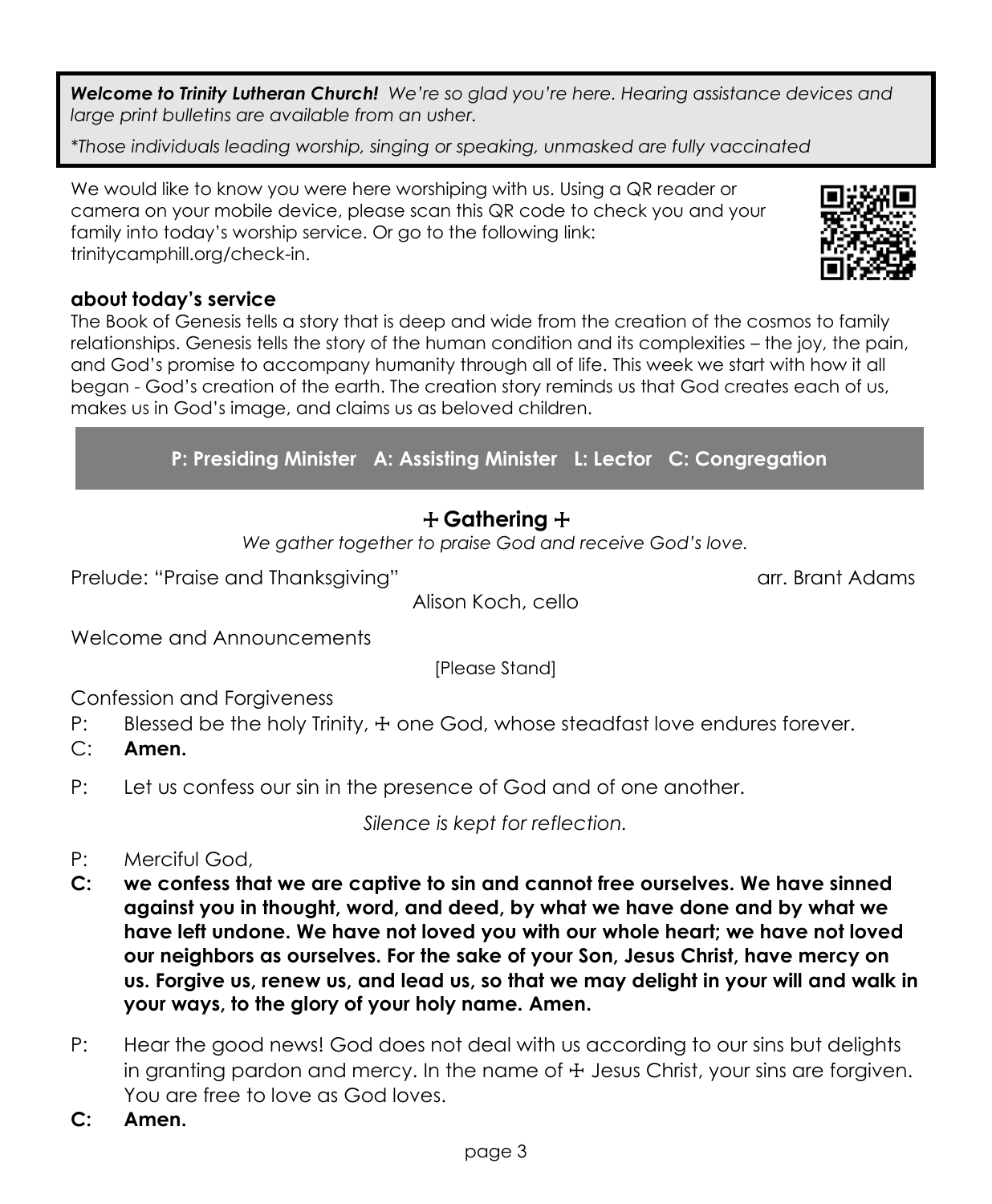[Please Sit]

Order of Baptism for Thalia Sada, child of Thomas and Meghan Merchant. *Congregation can follow along in Hymnal* page 227

#### **The Baptismal Hymn**

See this wonder in the making, God himself this child is taking, As a lamb safe in His keeping, His to be, awake or sleeping.

Miracle each time it happens, As the door to heaven opens, And the Father beams: "Beloved Heir of gifts a king would covet!"

Far more tender than a mother, Far more caring than a father, God, into your arms we place them, With your love and peace embrace them.

Here we bring a child of nature, Home we take a newborn creature, Now God's precious son or daughter, Born again by Word and Water. Copyright © 1984, Jaroslav J. Vajda. Used by permission

[Please Stand]

#### **Greeting**

- P: The grace of our Lord Jesus Christ, the love of God, and the communion of the Holy Spirit be with you all.
- **C: And also with you.**

Prayer of the Day

- P: Let us pray. O Lord God, we bring before you the cries of a sorrowing world. In your mercy set us free from the chains that bind us, and defend us from everything that is evil, through Jesus Christ, our Savior and Lord.
- **C: Amen.**

[Please Sit]

## + **Word** +

*We listen to the story of God's mighty acts for the sake of God's people.*

L: A Reading from the Gospel of Luke

Gospel Luke 8:26-39

*Jesus' mission includes foreigners and his authority extends to the casting out of demons. Some who witness Jesus' work are seized with confusion and fear, but the man who was healed is commissioned to give testimony to God's mercy and power.*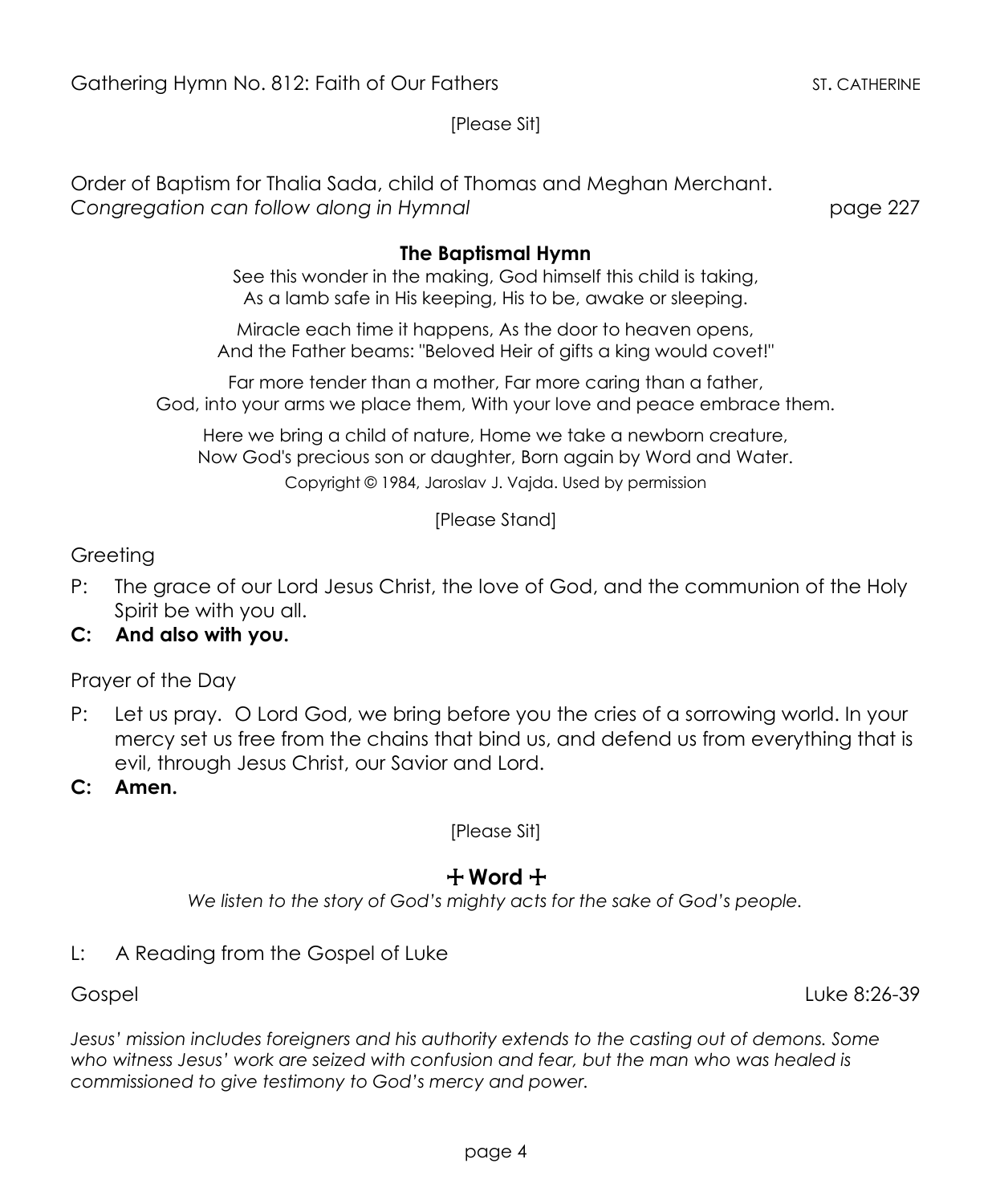<sup>26</sup>Then [Jesus and his disciples] arrived at the country of the Gerasenes, which is opposite Galilee. <sup>27</sup>As he stepped out on land, a man of the city who had demons met him. For a long time he had worn no clothes, and he did not live in a house but in the tombs. <sup>28</sup>When he saw Jesus, he fell down before him and shouted at the top of his voice, "What have you to do with me, Jesus, Son of the Most High God? I beg you, do not torment me"—29for Jesus had commanded the unclean spirit to come out of the man. (For many times it had seized him; he was kept under guard and bound with chains and shackles, but he would break the bonds and be driven by the demon into the wilds.) 30 Jesus then asked him, "What is your name?" He said, "Legion"; for many demons had entered him. 31They begged him not to order them to go back into the abyss. <sup>32</sup>Now there on the hillside a large herd of swine was feeding; and the demons begged Jesus to let them enter these. So he gave them permission. <sup>33</sup>Then the demons came out of the man and entered the swine, and the herd rushed down the steep bank into the lake and was drowned. <sup>34</sup>When the swineherds saw what had happened, they ran off and told it in the city and in the country. <sup>35</sup>Then people came out to see what had happened, and when they came to Jesus, they found the man from whom the demons had gone sitting at the feet of Jesus, clothed and in his right mind. And they were afraid. <sup>36</sup>Those who had seen it told them how the one who had been possessed by demons had been healed. <sup>37</sup>Then all the people of the surrounding country of the Gerasenes asked Jesus to leave them; for they were seized with great fear. So he got into the boat and returned. <sup>38</sup>The man from whom the demons had gone begged that he might be with him; but Jesus sent him away, saying,  $39$ <sup>th</sup> Return to your home, and declare how much God has done for you." So he went away, proclaiming throughout the city how much Jesus had done for him.

- L: Word of God, Word of Life.
- **C: Thanks be to God.**

Children's Message **Pastor Jack Horner** Pastor Jack Horner

Anthem: Sing and Be Not Silent Mary Mary Mary McDonald

*Sing to the Lord and be not silent, sing to the Lord and glorify! Sing to the Lord all ye His children, sing to the Lord, O Most High! Give thanks to Him and be not silent, give thanks to Him and magnify! Sing to the Lord all ye His children, sing to the Lord, O Most High! Thou hast turned my mourning into dancing; Thou hast girded me with gladness. For His anger is but a moment, His favor endures for life. He comes with joy to greet the morning. He gives us hope for each new day. Give thanks remembering His holiness. Give thanks to Him with songs of praise. Sing to the Lord... (Based on Psalm 30)* Summer Choir

Graduate Video and Recognition of Graduates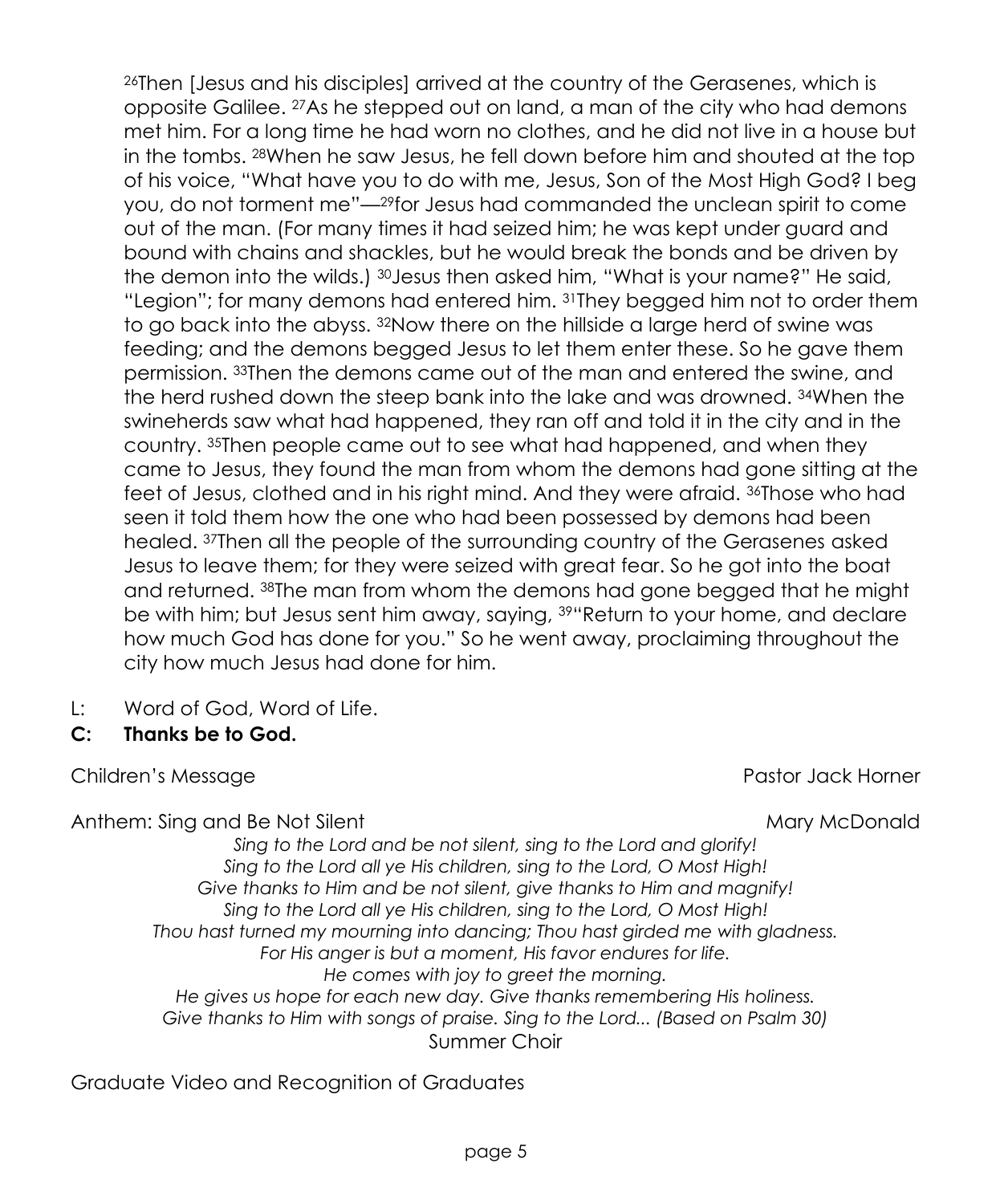Prayers of the Church

*Each petition ends:*

- A: God of grace,
- **C: hear our prayer.**

Prayer Response:



Duplication in any form prohibited without securing permission from copyright administrator or reporting usage under valid license.  **Hymns reprinted with permission under** ONE LICENSE #A-708360 All rights reserved.

[Please Sit]

Sermon and Scripture reflection: etc. Pastor Liz Frey

"This is the Beginning" *(Sermon and reading reflection for Genesis 1:1-2:25:* God- the Creation*)*

"One Congregation, One Book: The Book of Genesis" Series & Study Preview Video

[Please Stand]

Hymn of the Day No 399: O Holy Spirit, Root of Life PUER NOBIS

One Congregation, One Book: The book of Genesis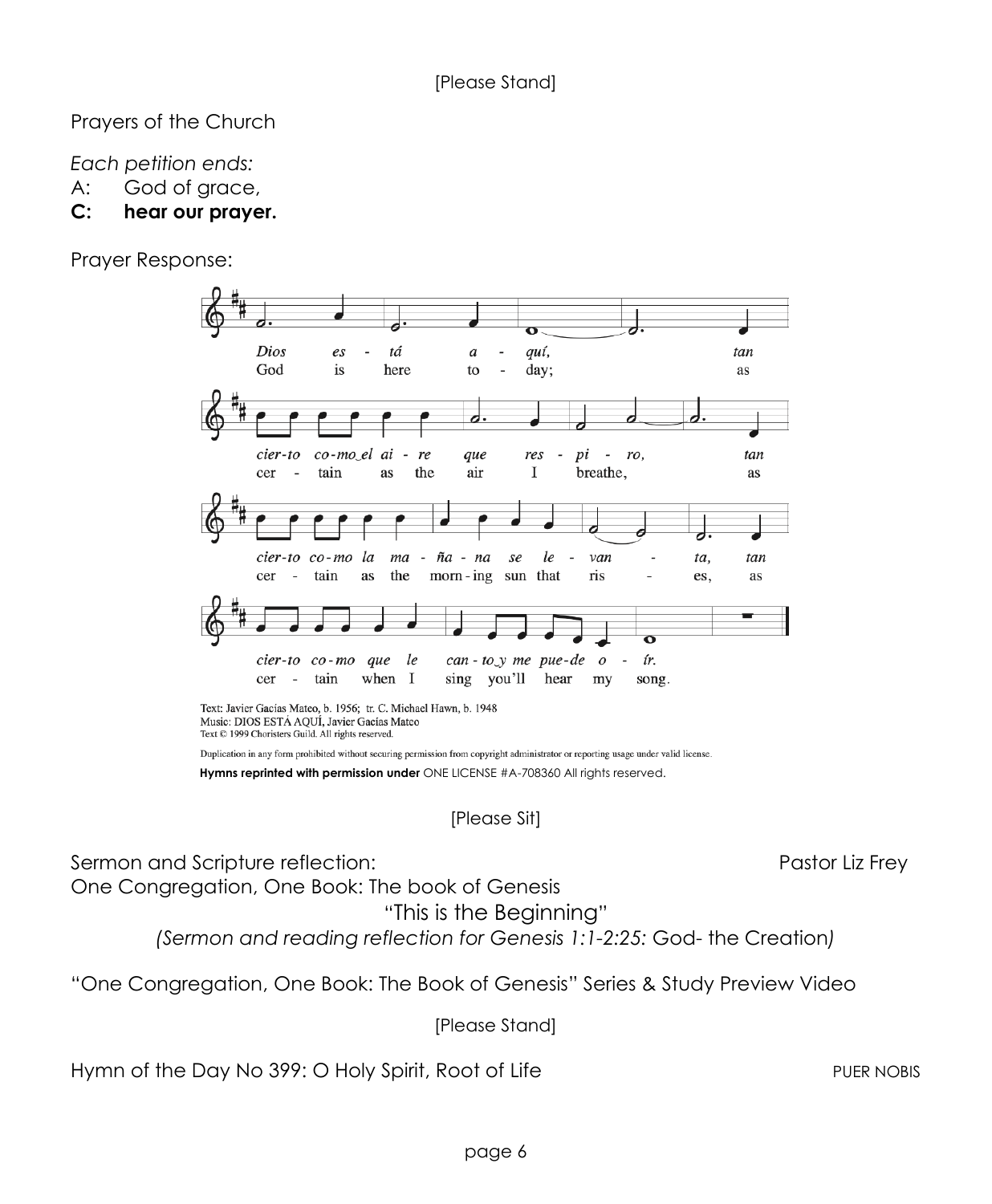# + **Meal** +

*When we celebrate communion, we remember that Jesus died for us and we experience His love and forgiveness. As we eat the bread and wine Christ is present with us.*

Sharing of the Peace

- P: The peace of the Lord be with you always.
- **C: And also with you.**

[Please Sit]

**Offering** 

Optional giving methods: Use the 'Vanco Mobile' app on your device • Text an amount to 717-963- 2281 (be sure to use a "\$") • Use the "DONATE" button on our website and e-blasts or scan the QR to the right • Mail into the church office • Your offerings may also be placed in the white offering boxes at the entrance to the worship space as you exit.



Recognition of Faith Formation Teachers and volunteers

[Please Stand]

Offering Prayer

- A: Let Us Pray. God of abundance,
- **C: you have set before us a plentiful harvest. As we feast on your goodness, strengthen us to labor in your field, and equip us to bear fruit for the good of all, in the name of Jesus. Amen.**

Great Thanksgiving



**Preface** 

P: It is indeed right, our duty and our joy, that we should at all times and in all places… … we praise your name and join their unending hymn: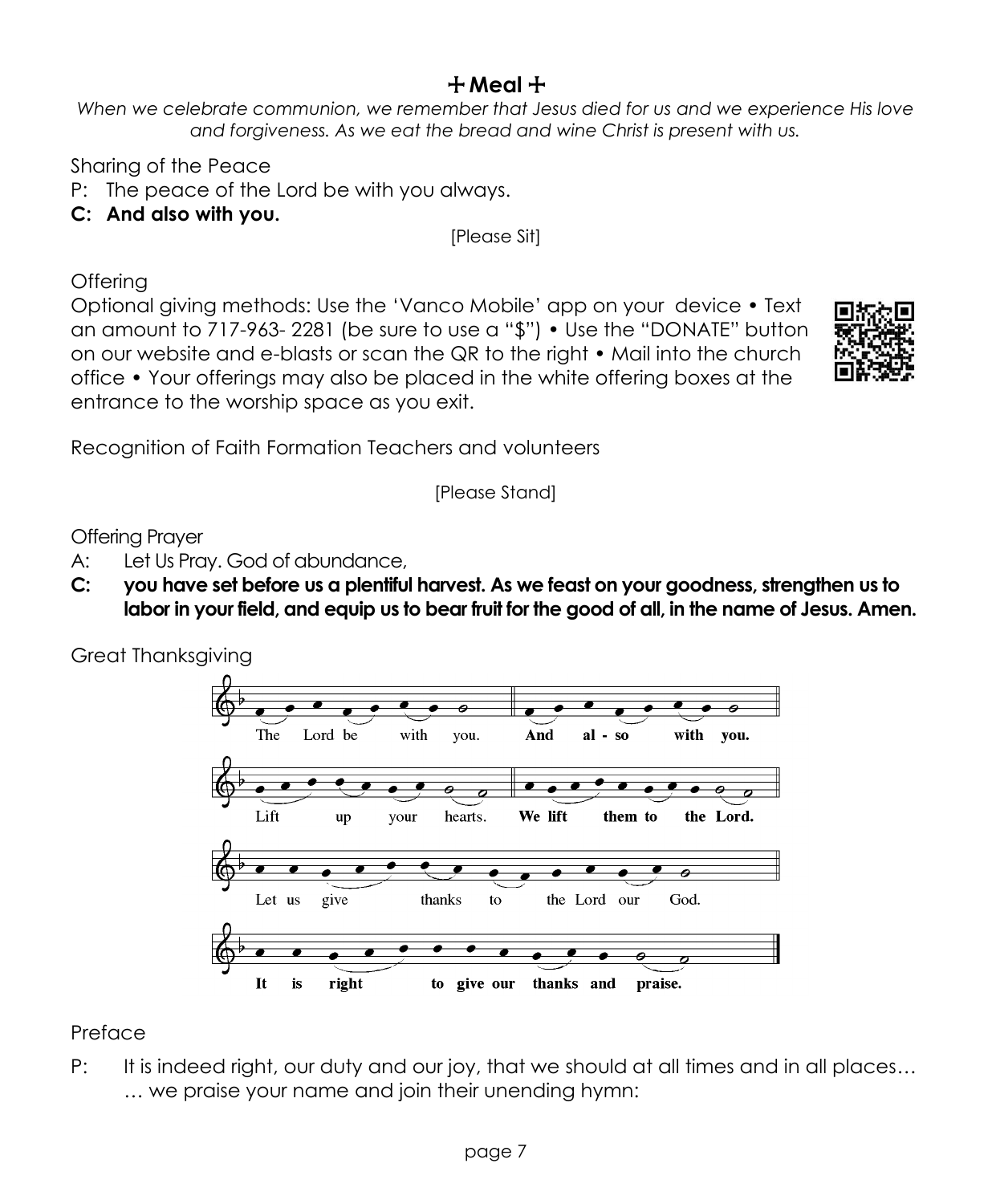Sanctus (Holy, Holy, Holy)



#### Eucharistic Prayer

P: Holy God, our Maker, Redeemer, and Healer, in the harmonious world of your creation, the plants and animals, the seas and stars were whole and well in your praise.

When sin had scarred the world, you sent your Son to heal our ills and to form us again into one.

> *In the night in which he was betrayed, our Lord Jesus took bread, and gave thanks; broke it, and gave it to his disciples, saying: Take and eat; this is my body, given for you. Do this for the remembrance of me.*

> *Again, after supper, he took the cup, gave thanks, and gave it for all to drink, saying: This cup is the new covenant in my blood, shed for you and for all people for the forgiveness of sin. Do this for the remembrance of me.*

P: Remembering, therefore, his acts of healing, his body given up, and his victory over death, we await that day when all the peoples of the earth will come to the river to enjoy the tree of life.

Send your Spirit upon us and this meal: as grains scattered on the hillside become one bread, so let your Church be gathered from the ends of the earth, that all may be fed with the Bread of life, your Son.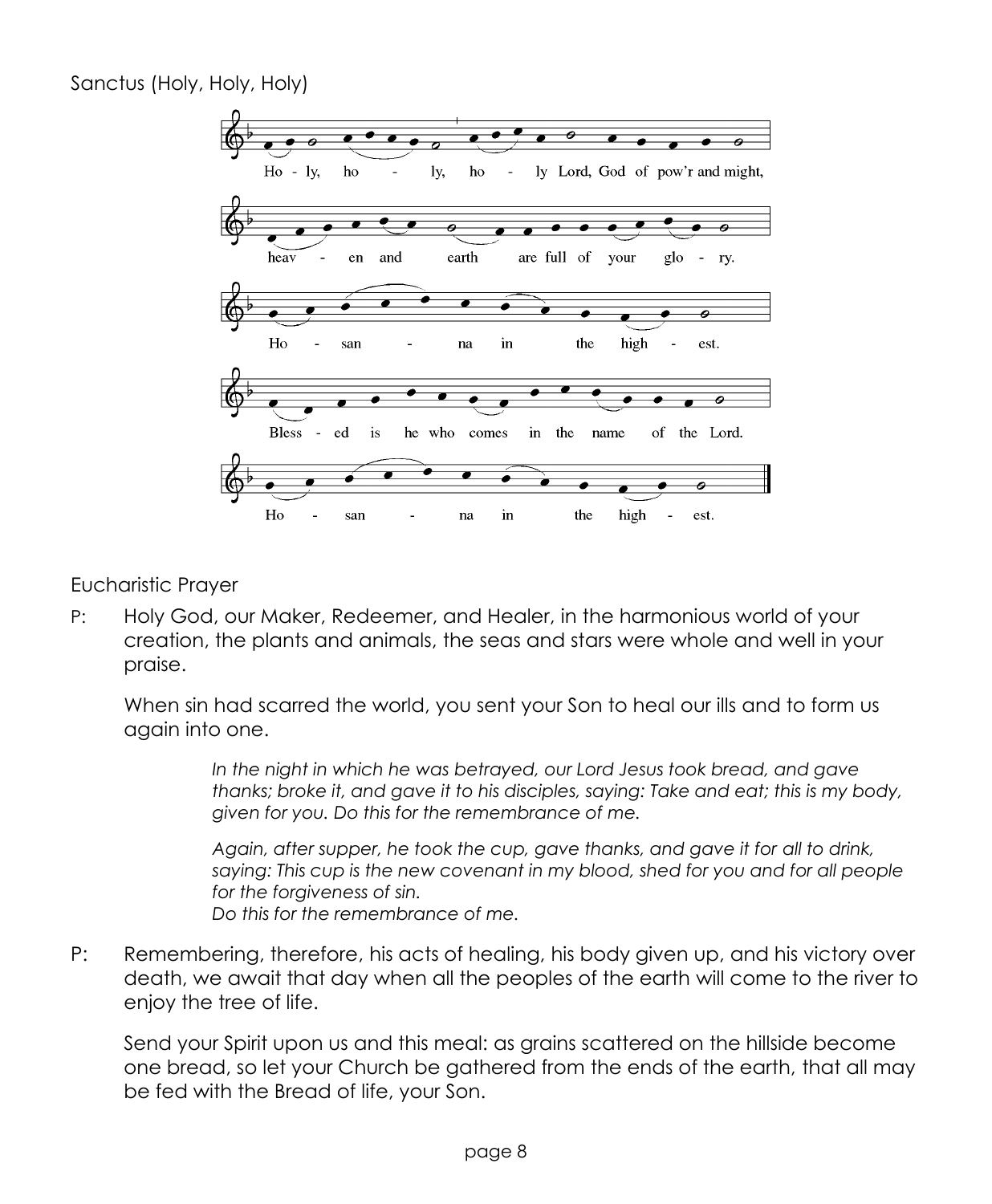- P: Through him all glory and honor is yours, Almighty Father, with the Holy Spirit, in your holy Church, both now and forever.
- **C: Amen.**

The Lord's Prayer

**C: Our Father who art in heaven, hallowed be thy name, thy kingdom come, thy will be done, on earth as it is in heaven. Give us this day our daily bread; and forgive us our trespasses as we forgive those who trespass against us; and lead us not into temptation, but deliver us from evil. For thine is the kingdom, and the power, and the glory forever and ever. Amen.**

Invitation to Communion

- P: In Christ's presence there is fullness of joy. Come to the banquet.
- **C: Thanks be to God.**

Agnus Dei [Lamb of God]

[Please Sit]



## Sharing our Lord's Supper

*All Christians are welcome to celebrate the real presence of Jesus Christ in our Lord's Supper. You will remain at your seat and at the direction of the pastor, you will be invited to commune, at which time, you will open the individually wrapped, prepackaged communion elements you received when you arrived. The bread is in the bottom and wine in the top. If you did not receive communion elements when you arrived, please see an usher.*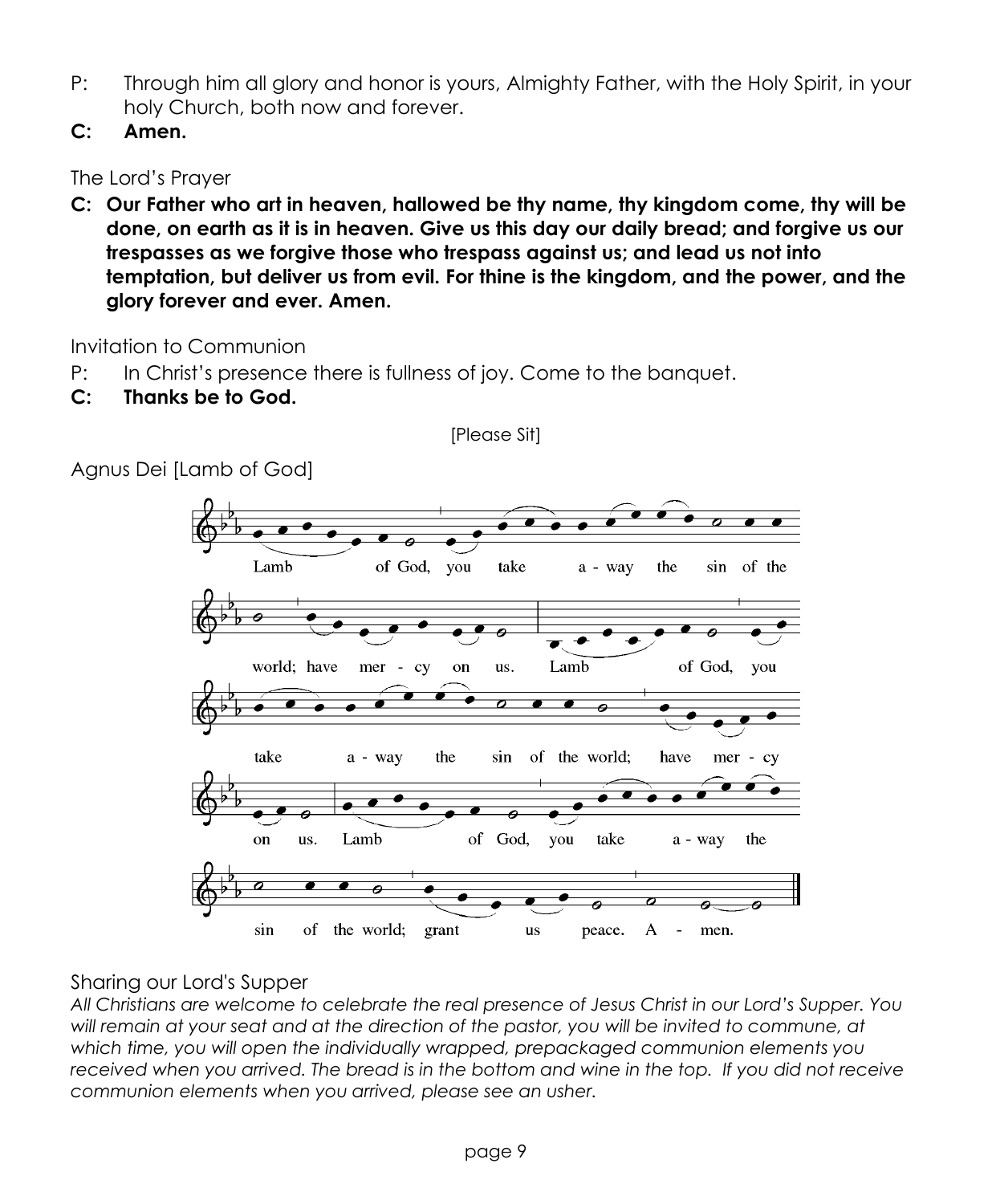*The presiding minister will now invite you to commune at your seat.*

Open the bread:

P: The Body of Christ given for you.

Open the wine:

P: The Blood of Christ shed for you.

#### [Please Stand]

Post Communion Prayer

- P: The body and blood of our Lord Jesus Christ strengthen you and keep you in his grace.
- **C: Amen.**
- A: Let us pray. Life-giving God, through this meal you have bandaged our wounds and fed us with your mercy. Now send us forth to live for others, both friend and stranger, that all may come to know your love. This we pray in the name of Jesus.

**C: Amen.**

## + **Sending** +

*We have heard the Word of God, offered our gifts, and been fed at the table. Now we are sent out, strengthened by the Holy Spirit to be God's people in the world.*

Blessing

- P: The Lord be near you at all times, the Lord walk beside you so that you will not be troubled, the Lord fill your heart with gladness, and your mouth with joyful song; and the blessing of God almighty, the Father,  $+$  the Son and the Holy Spirit, be with you always.
- **C: Amen.**

Dismissal

- P: Go in peace. Love your neighbor.
- **C: Thanks be to God.**

Postlude: Toccata on "How Firm a Foundation" arr. Craig Phillips

Portions of the service are reprinted from: *Evangelical Lutheran Worship*, Copyright @ 2006 Augsburg Fortress. *Sundays & Seasons*, Copyright © 2022 Augsburg Fortress. Used by permission of Augsburg Fortress License # 23686.

**Hymns in this bulletin reprinted with permission under** ONE LICENSE #A-708360 All rights reserved.

# **United and empowered to worship, connect, serve.**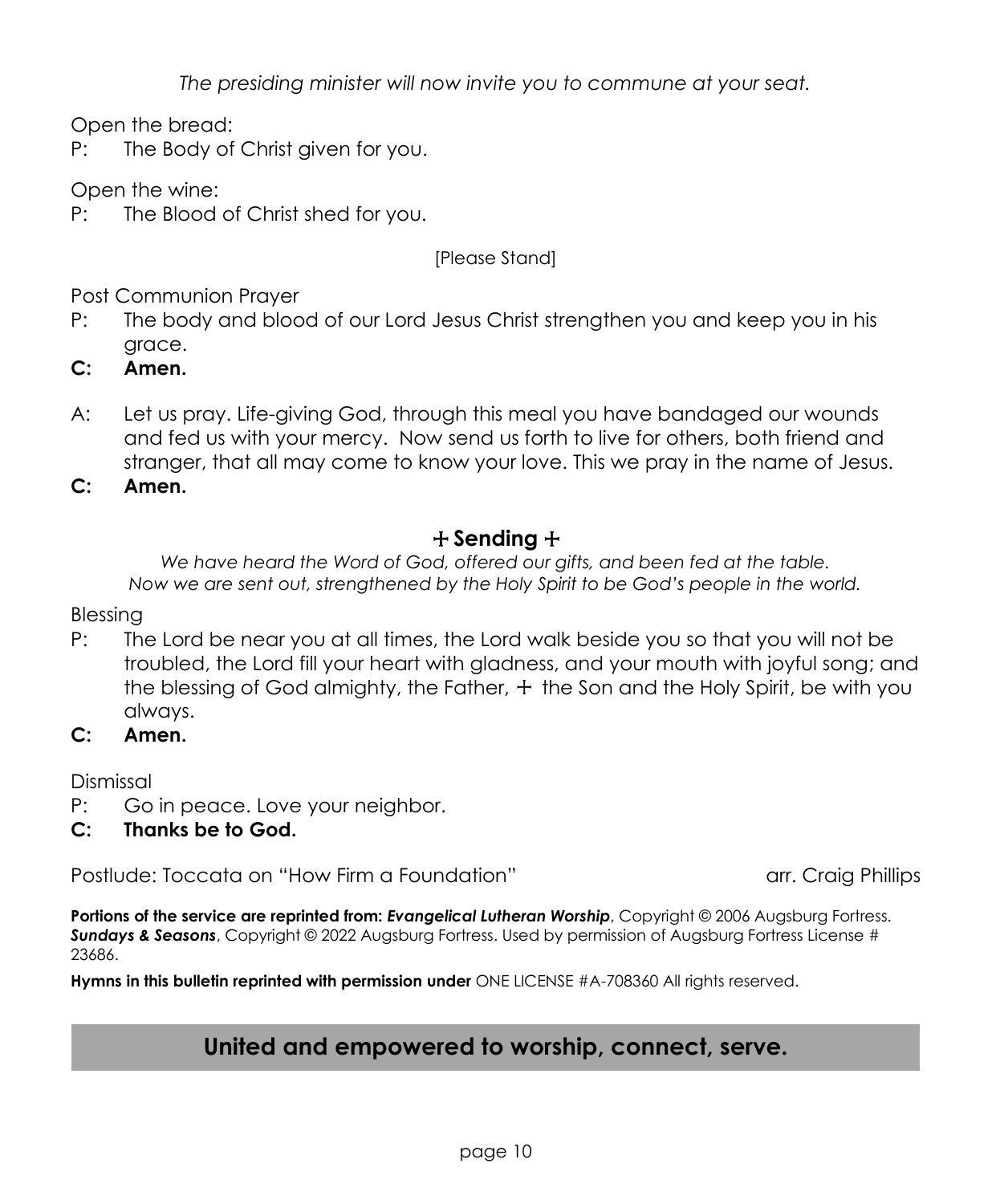#### **Worship leaders**

**Presiding Minister:** The Rev. Dr. Jack M. Horner **Preacher:** The Rev. Elizabeth E. Frey **Assisting Minister:** Steve Kauffman **Crucifer/ Acolyte:** Jackson Seivard **Lector:** Anne Greenlund **Tech Crew Team:** Jon Lobaugh, Rick Sten **Ushers:** Randy Moore & Bruce Bigelow **Greeters:** Pat Eby, Jane Killian **Altar Care:** Altar Team **Bulletin Artwork:** Trinity Staff

#### **Worship notes**

Videos of last week's sermons are available on our website [\(www.trinitycamphill.org\)](http://www.trinitycamphill.org/). If you would like a printed copy, please call the church office and we can mail one to you.

**The flowers in the Nave and Fellowship Hall** are presented to the glory of God and in memory of our father, grandfather, and great-grandfather, John Long, by his family; our parents by John and Loma Slike; Vincent Morgan by his daughters Lois, Barbara, and Suzanne; Lydia V. Foose by her children; my father, Charles H. Stetler, by Carol L. MacConnell; my mother, Genevieve Steffy, by her daughter, Carol Steffy.

**The sanctuary lamp candle** that burns day and night as a symbol of God's abiding presence is presented to the glory of God.



**Sermon theme:** Adam and Eve, Cain and Abel- the Fall (Genesis 3:1-4:16)



Preaching: Pastor Jack Horner